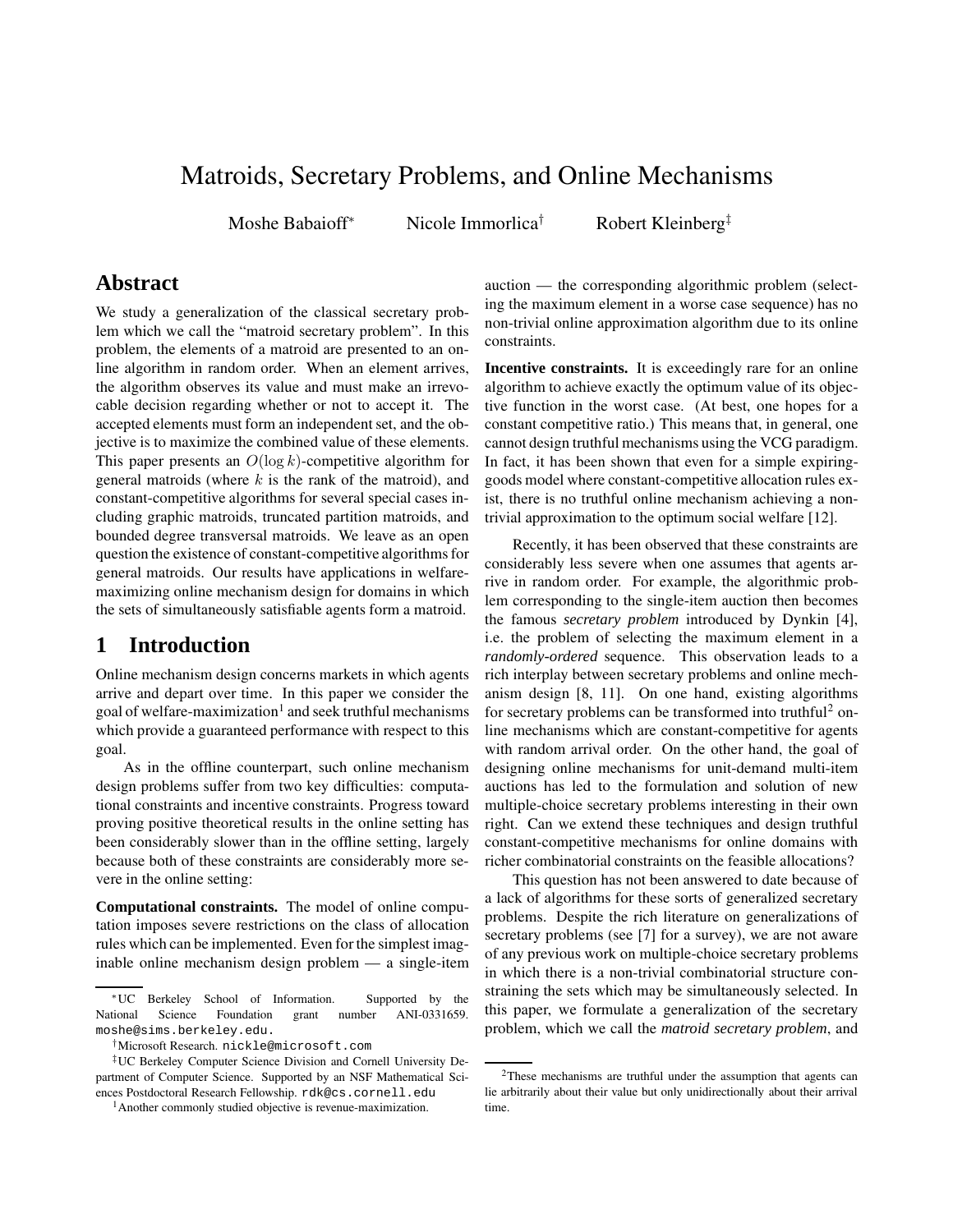design algorithms and truthful mechanisms for this problem and its special cases. In a matroid secretary problem, the elements of a matroid are presented to an online algorithm in random order. As each element arrives and reveals its value, the algorithm must make an irrevocable decision whether to select the element, with the constraint that the set of all selected elements must be an independent set in the underlying matroid. The objective is to maximize the combined value of the selected elements. The case of uniform matroids corresponds to the multiple-choice secretary problem considered in [11]; that paper provides a constant-competitive algorithm for that special case. $3$  In this paper, we design an  $O(\log k)$ -competitive algorithm for general matroids (where  $k$  is the rank of the matroid), and give constant-competitive algorithms for several special cases including graphic matroids, transversal matroids of bounded left degree, and their truncations. We leave open the question of whether there is a constant-competitive secretary algorithm for general matroids.

Connecting these results to mechanism design, we define a notion of *matroid domains*, a special case of *singlevalue domains* [1] which themselves generalize singleminded combinatorial auctions[13, 15]. In matroid domains, there is a set of outcomes, each agent is characterized by a set of *satisfying outcomes* and a value for receiving one of these outcomes, and for every profile of types the sets of agents who can be simultaneously satisfied constitute a matroid. A key example of a matroid domain is the *unit-demand domain* corresponding to transversal matroids, in which there is a finite set of goods for sale and each agent wants to receive one good from a specified subset of the set of all goods. For each of the algorithmic results quoted above, we provide an accompanying truthful mechanism for the corresponding matroid domain.

It is also worth mentioning the thematic connection between our work and recent work on random sampling methods for approximate revenue maximization in truthful offline mechanisms [3, 5, 6, 9]. In those works, the mechanism randomly partitions the set of agents and sets prices for the agents in one piece of the partition based on information derived from the "sample set" consisting of the other pieces of the partition. Similarly, our mechanisms sample a constant fraction of the input without making any decisions and then use information from this sample to guide future decisions. While sampling constitutes an important shared technique between our paper and [3, 5, 6, 9], most of their techniques are not directly applicable to the online setting, because the algorithm must contend with the fact that the second piece of the partition (i.e. the set of elements remaining after the sampling phase of the algorithm) arrives online.

The rest of this paper is organized as follows. Section 2 gives precise definitions of the algorithmic model (the matroid secretary problem) and the strategic model (matroid domains). Section 3 presents a log-competitive algorithm for general matroids as well as a discussion of whether constantcompetitive algorithms exist in general. Sections 4 and 5 give constant-competitive algorithms for the transversal and graphic matroids, respectively. Finally, Section 6 defines a *truncation* operation which generalizes the notion of supply constraints to the matroid setting, and notes that if a matroid domain has a constant-competitive secretary algorithm, then every truncation of that domain has a constant-competitive secretary algorithm. Each of the algorithms we describe can be implemented by a truthful mechanism.

# **2 Model**

The main technical results in this paper address algorithms for the *matroid secretary problem*, a generalization of the classical secretary problem. In the *matroid secretary problem*, there is a matroid<sup>4</sup> with ground set  $U$  and independent sets  $\mathcal{I}$ , and a weight function assigning a weight  $w(i)$  to each element  $i \in \mathcal{U}$ . We wish to design an algorithm which given the matroid structure<sup>5</sup>  $(U, \mathcal{I})$  (but not the weights  $w(i)$ ) selects online an independent set of (approximately) maximal weight in the following setting. The ground set of the matroid is presented in random order to the online algorithm. The algorithm maintains a set  $S$  of selected elements. When an element i arrives, the algorithm learns the weight  $w(i)$  of the element. If  $S \cup \{i\}$  is an independent set, the algorithm may choose whether to select i (i.e.,  $S \leftarrow S \cup \{i\}$ ). Note, the algorithm must decide whether to select an element before the next element arrives, and it is not allowed to later discard selected elements. The goal of the algorithm is to output a final selected set  $S$  of maximum weight. If the expected weight of the selected set (over a uniform random ordering of elements) is always within a  $c$  factor of the weight of the maximum weight basis for any assignment of weights to the ground set, we say the algorithm is  $c$ -competitive or a c-approximation. We call such an algorithm a *matroid secretary algorithm* and the problem it solves is the *matroid secretary problem*. Although we chose not to specify computational efficiency as part of our definition, it is worth noting that all algorithms we present in this paper are polynomial in the succinct representation of the matroid. Note this is a

 $3A$  key distinction between [8, 11] and ours is that their mechanisms are *temporally* strategyproof in the sense that agents can not gain by overstating their arrival times and/or understating their departure times. In our setting, agents depart immediately after arriving and hence our mechanisms are trivially temporally strategyproof.

<sup>&</sup>lt;sup>4</sup>A *matroid* (U, T) is constructed from a ground set  $\mathcal{U} \neq \emptyset$  and a nonempty family of subsets of  $U$ , called the *independent* subsets of  $U$ , such that if  $B \in \mathcal{I}$  and  $A \subseteq B$  then  $A \in \mathcal{I}(\mathcal{I}$  is hereditary). Additionally, if  $A, B \in \mathcal{I}$  and  $|A| < |B|$ , then there is some element  $x \in B \setminus A$  such that  $A \cup \{x\} \in \mathcal{I}$  (exchange property).

 $5$ As noted throughout the text, many of our algorithms work in a setting where the matroid structure is revealed online as well.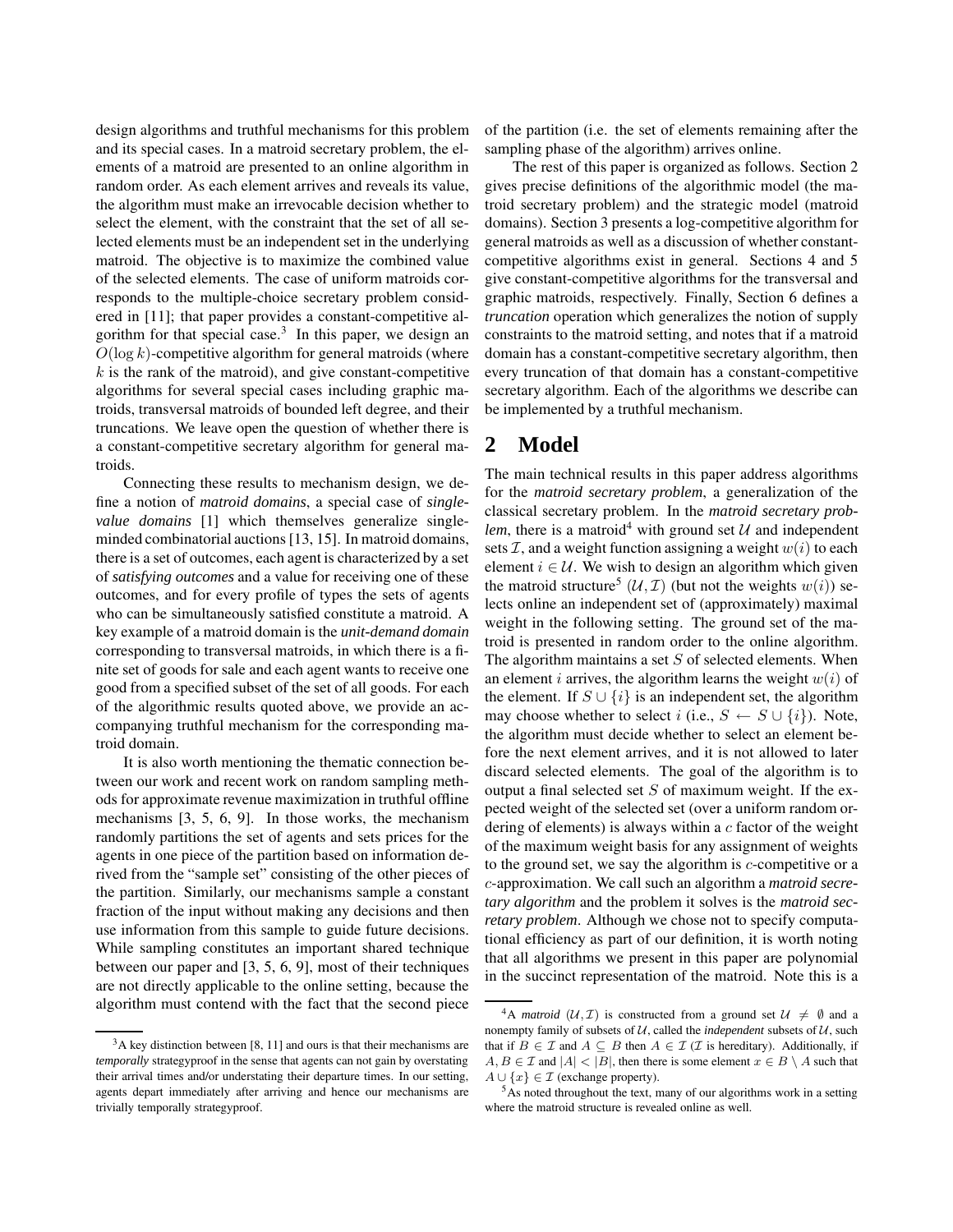generalization of the *classical secretary problem* introduced by Dynkin [4] in which the independent sets are precisely the sets of singletons (i.e. the uniform matroid of rank 1). Throughout this paper we will make the simplying assumption of *well-behaved inputs*, meaning that elements of the matroid have distinct values unless their value is 0. The assumption is essentially without loss of generality, because any algorithm which achieves competitive ratio  $c$  on wellbehaved inputs can be easily transformed into an algorithm which is  $(1 + \varepsilon)c$ -competitive on *all* inputs (the proof is deferred to the journal version).

The matroid secretary problem can be used to design online mechanisms for *matroid preference domains*, a special case of *single-value preference domains*. In *single-value preference domains*, there is a set  $U$  of n agents with preferences over a set  $\Omega$  of possible outcomes. The preference domain is *single-valued* if each agent *i* has a *value*  $v_i \in \Re_+$ and a *satisfying set*  $A_i \subseteq \Omega$  of outcomes such that agent i obtains value  $v_i$  from outcomes in  $A_i$  and 0 from outcomes in  $\Omega \setminus A_i$ . We will occasionally use  $x_i : \Omega \to \{0, 1\}$  as an indicator function for the set  $A_i$  (i.e.,  $x_i(\omega) = 1$  if and only if  $\omega \in A_i$ ). We assume the value  $v_i$  of an agent is private information known only to him<sup>6</sup>. A set of agents  $S \subseteq U$  is *independent* if there is an outcome  $\omega \in \Omega$  that satisfies exactly the agents in S (i.e.,  $x_i(\omega) = 1$  if and only if  $i \in S$ ). A single-value preference domain is a *matroid domain* if for any profile of types the family of independent sets of agents form a matroid over the set  $U$  of all agents. Similarly, given a matroid, it is possible to define the corresponding matroid domain where the agents are the ground set of the matroid, the satisfying outcomes for an agent are the independent sets which include the corresponding element, and the value  $v_i$  of an agent i is the weight  $w(i)$  of the corresponding element i in the matroid.

Matroid domains are of particular economic interest. For example, transversal matroids correspond to preference domains in which agents have unit demand, are indifferent between a subset of goods, and are unsatisfied by the remaining goods as might be the case when allocating condos in a complex to agents with preferences of the sort "I want to live on the first floor" or "I want a south-facing window". Some examples of matroid domains include:

**Domain 1: Selling** k **Identical Items** There are n agents, and  $k$  identical items. Each agent wants to buy a single item, and agent  $i$  has a value of  $v_i$  if he gets an item. An outcome is a set  $S$  of at most  $k$  agents (winners), such that each agent in  $S$  gets an item. The underlying matroid of the preference domain is then the *uniform matroid* of rank k.

**Domain 2: Unit-Demand Domain** There are n agents, and a set  $M$  of  $m$  non-identical items. Each agent  $i$  has a set  $T_i \subseteq M$  of desired items, that is, agent *i* has a value of  $v_i$  if he gets an item  $j \in T_i$ . An outcome is one-to-one matching of agents to items. The underlying matroid of the preference domain is then the *transversal matroid*<sup>7</sup> .

**Domain 3: Gammoids** In the gammoid matroid domain, the agents correspond to sources in a graph, all of which wish to be routed to a common sink. A set  $S$  of sources is independent if there exist internally vertex-disjoint paths routing each source in  $S$  to the sink.

**Domain 4: Graphical Matroids** In the graphical matroid domain the agents are the edges of an undirected graph  $G = (V, E)$ . A set of edges is independent if it does not contain a cycle in the graph.

**Domain 5: Truncated Partition Matroids** There are n agents, and a set  $M$  of  $m$  non-identical items. Each agent wants to buy exactly one of the items in  $M$  (and is not satisfied by any other element of  $M$ ), but the seller is allowed to sell only  $k \leq m$  items. The underlying matroid of the preference domain is then a *truncated partition matroid* of rank k.

In the online setting, agents arrive in a random order. When an agent arrives, he announces a value  $v_i'$ . The mechanism then must commit to either choosing an outcome  $\omega \in A_i$  or an outcome  $\omega \notin A_i$  as well as a price  $p_i$ . After all agents have arrived, the mechanism chooses a final outcome  $\omega$  which satisfies all prior commitments. Alternatively, one could describe the mechanism as choosing online an independent set S of agents and a price  $p_i$  for each agent  $i \in U$ . Our goal is to design mechanisms which are *truthful* (each agent maximizes his *utility*  $v_i \cdot x_i(\omega) - p_i$  by announcing his true value  $v_i$  for any declaration of the others and any ordering of agents) and *maximize the social welfare* (the final outcome  $\omega$  is the one which maximizes the sum  $\sum_{i \in N} v_i \cdot x_i(\omega)$ ). Our final mechanisms will fall short of this goal and instead approximately maximize the social welfare. We say a mechanism is c*-competitive* or a c*-approximation* if for any profile of types the expected social value of the selected outcome is within a factor of  $c$  of the maximum social welfare. Typically (and in all cases derived in this paper), a c-competitive algorithm for the matroid secretary problem implies a c-competitive online mechanism for the corresponding matroid preference domain.

<sup>6</sup>The domain described here is called the *known* single-value domain as the set  $A_i$  of desired outcomes for agent i is assumed to be public knowledge (creating a single-parameter domain). It is also possible to define the *unknown* single-value domain in which the set  $A_i$  is private knowledge, but coming from publicly known family of possible sets. We consider the unknown setting in Section 4.

 ${}^{7}$ A distinction can be made based on whether the set  $T_i$  of desired items for agent  $i$  is private knowledge. The algorithms we develop for this domain are truthful regardless of this distinction. See Section 4 for further discussion.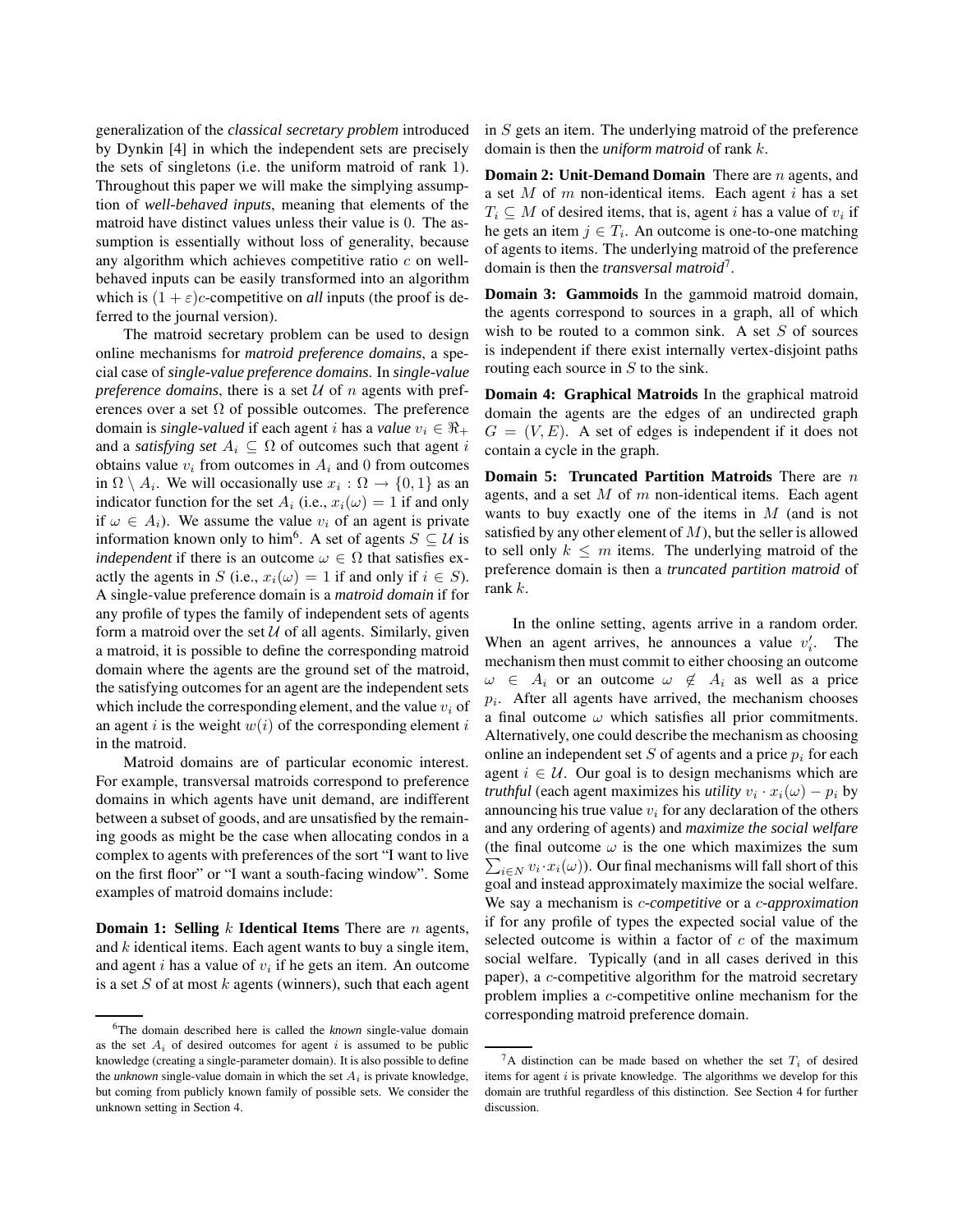## **3 An Algorithm for Matroid Domains**

Our work focuses on matroid domains. Intuitively, matroid domains are more likely to be tractable than general set systems since in the offline setting a simple greedy algorithm selects the welfare-maximizing solution (i.e. the maximum weight basis). In fact, our hypothesis is that *any* matroid domain has a constant-competitive algorithm.

#### QUESTION 1. *Is there an algorithm which is constant competitive for every matroid domain?*

It can be shown (see Appendix A) that various intuitively natural algorithms fail to be constant-competitive. For example, it is impossible to achieve a constant competitive ratio using any algorithm which observes elements until it reaches a (possibly random) stopping time  $\tau$ , sets a threshold value at time  $\tau$ , and selects every subsequent element which is independent of the previous selections and exceeds the threshold value. Another intuitively natural algorithm observes a constant fraction of the elements (the "sample") without making any selections. Afterward, it keeps track of an independent set which is initially a maximum-value independent subset of the sample. Whenever it is possible to improve the value of the independent set by incorporating the current element (and possibly swapping out one of the elements of the sample) the algorithm selects the current element and incorporates it into the independent set. This algorithm, too, fails to be constant-competitive.

We do not yet know how to settle Question 1, but we present a series of results supporting an affirmative answer which are interesting in their own right. First, we observe that the assumption of matroid domains is essential. Namely, for some hereditary set systems, there is no constant-competitive algorithm. (In a matroid, choosing one suboptimal element can exclude at most one element of the maximum-weight basis from being selected in the future. In general set systems, this property does not hold; a single early mistake can exclude a large number of elements of the optimum from being selected afterward.) Next we show that there is an algorithm which is logarithmically competitive for any matroid domain. The following sections present improved algorithms with constant competitive ratio for specific matroid domains of particular economic or combinatorial interest.

We remark that there are alternative assumptions which also generalize the multiple choice secretary problem of [11] to matroids: one could assume that the set of  $n$  numerical values are assigned to the matroid elements using a random one-to-one correspondence (the "random assignment" model) but that the elements are presented in an adversarial order, or that both the assignment of values and the ordering of the elements in the input are random (the "random order and random assignment" model). Question 1 appears to be non-trivial in all of these cases.

#### **3.1 Lower bound for general set systems**

For an integer *n* with  $k = |\ln(n)|$ , let  $(\mathcal{U}, \mathcal{I})$  be the set system defined as follows. The set  $U$  consists of  $n$ elements partitioned into  $m = \lfloor n/k \rfloor$  subsets  $S_1, \ldots, S_m$ , each having k or  $k - 1$  elements. A set  $A \subseteq U$  belongs to  $I$  if and only if it is contained in one of the pieces of the partition,  $S_i$ . Suppose that we assign independent random values in  $\{0, 1\}$  to the elements of U such that for each x,  $w(x) = 1$  with probability  $1/k$ , 0 with probability  $1 - 1/k$ .

THEOREM 3.1. *The expected value of the maximum-weight set* in  $I$  *is*  $\Omega(\log n / \log \log n)$ *. For any randomized online algorithm to select a set in* I*, the expected value of the set selected when the elements are presented to the algorithm in random order is less than* 2*.*

*Proof.* Suppose the algorithm makes its first selection at time t, and that it chooses an element  $x \in S_i$ . All future selections must be elements of  $S_i$ . Let  $T_i$  be the subset of  $S_i$ consisting of elements which have not yet been observed at time t. The values of the elements of  $T_i$  are independent of all the information observed up to time  $t$ ; there are less than k elements in  $T_i$  and each of them has expected value  $1/k$ , so the expected combined value of all remaining elements which the element could potentially select after time  $t$  is less than 1. The only element selected up to time  $t$  is  $x$ , whose value is at most 1. This proves that the expected value of the set selected by the algorithm is less than 2.

The proof that the expected value of the maximumweight set in  $\mathcal I$  is  $\Omega(\log n / \log \log n)$  is similar to a standard balls-in-bins calculation [14]; we include it here to make the exposition self-contained. Let  $j = |k/(2 \ln(k))|$ , and let  $E_i$  denote the event that at least j elements of  $S_i$ have value 1. The probability of  $E_i$  is at least  $(1/k)^j \ge$  $(1/\ln n)^{\ln n/2 \ln \ln n} = 1/\sqrt{n}$ . Since the events  $E_i$  are independent for  $i = 1, 2, \ldots, m$ , the probability that none of them occur is at most  $(1 - 1/\sqrt{n})^m = o(1)$ . If at least one event  $E_i$  occurs, then the maximum-weight element of  $\mathcal I$  has weight at least  $i = \Omega(\log n / \log \log n)$ . weight at least  $j = \Omega(\log n / \log \log n)$ .

### **3.2 Logarithmically competitive algorithm for matroid domains**

The above result demonstrates that without imposing any structure on the preference domain, it is impossible to achieve constant competitive algorithms. Unfortunately, we do not know how to prove that constant-competitive algorithms exist for general matroid domains. However, it is not hard to see that the following simple algorithm is  $O(\log k)$ competitive for any matroid domain where  $k$  is the rank of the matroid.

#### **Threshold Price Algorithm**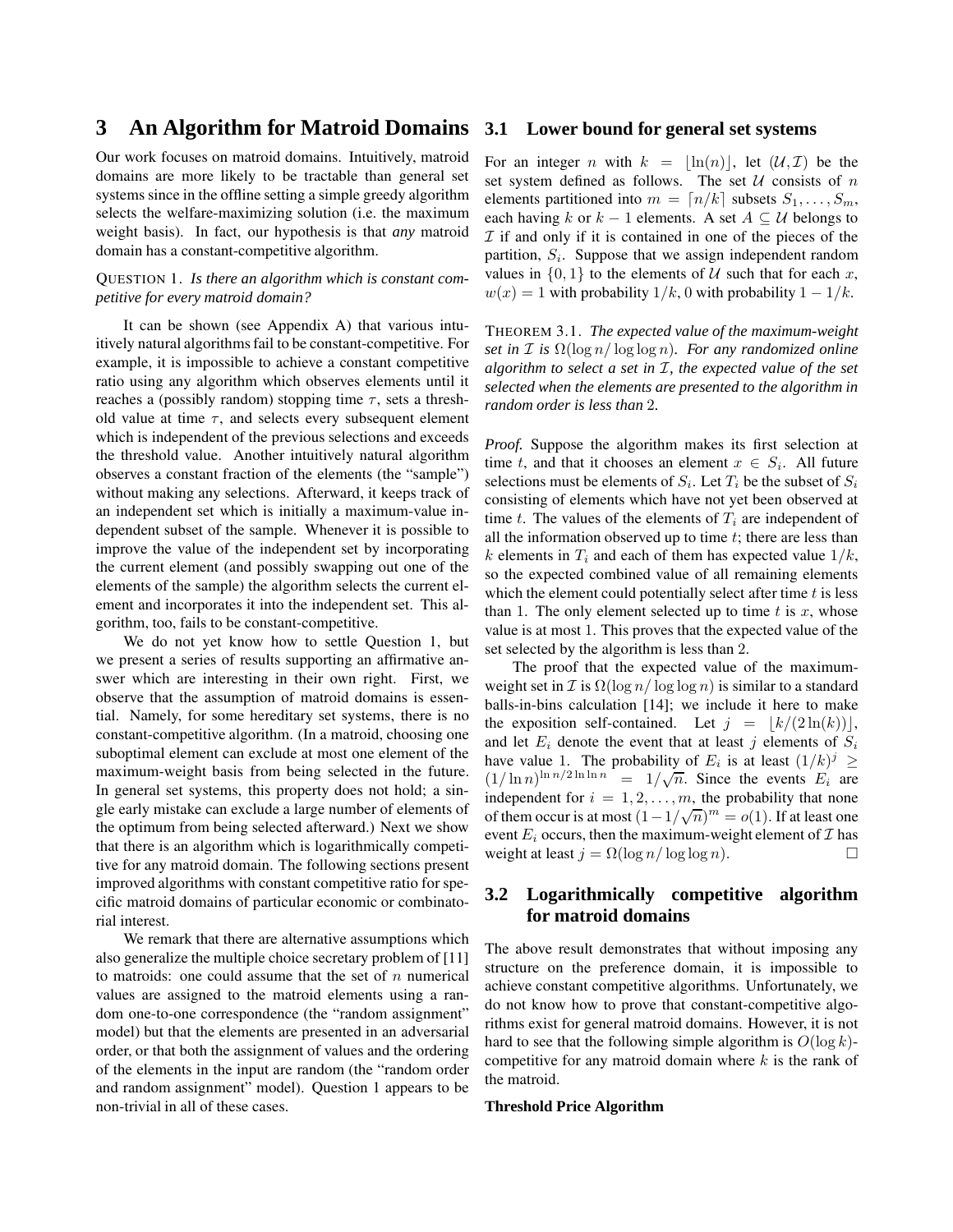- 1. Observe  $s = \lfloor n/2 \rfloor$  elements without picking any element, and let  $S \subset \mathcal{U}$  be the set of observed elements (S is called the *sample*).
- 2. Let  $l^* \in S$  be the element of S with maximum weight:  $l^*$  = argmax<sub>l∈S</sub>(w(l)). Pick a random number j between 0 and  $\lceil \log k \rceil$ . The *threshold price* will be the weight of  $l^*$ ,  $w(l^*)$ , divided by  $2^j$ .
- 3. Initialize the set of selected elements  $B$  to be the empty set.
- 4. Let  $l_t$  be the element in  $\mathcal{U} \setminus S$  observed at time  $t =$  $s + 1, \ldots, n$ . If  $w(l_t) \geq w(l^*)/2^j$  and  $l_t \cup B$  is an independent set, then select  $l_t$  (i.e.,  $B := B \cup l_t$ ).

THEOREM 3.2. *The threshold price algorithm is*  $32 \lceil \log k \rceil$ *competitive for any matroid domain where* k *is the rank of the matroid.*

*Proof.* Let  $B^*$  denote the max-weight basis of the matroid, consisting of elements  $x_1, ..., x_k$  with values  $v_1, ..., v_k$ , such that  $v_1 \ge v_2 \ge ... \ge v_k$ . Let q be such that  $v_q \ge v_1/k$ and either  $q = k$  or  $v_{q+1} < v_1/k$ . Note that the elements of  $B^*$  whose value is less than  $v_1/k$  sum up to less than  $v_1$ , so they contribute less than half the value of  $B^*$ ; hence  $v_1 + v_2 + \ldots + v_q$  is more than half the value of  $B^*$ .

For any set  $A \subset U$ , let  $n_i(A)$  denote the number of elements of A whose value is at least  $v_i$  and let  $m_i(A)$  denote the number of elements of A whose value is at least  $v_i/2$ . The sum of the q largest values of elements of  $B^*$  is then

$$
\left[\sum_{i=1}^{q-1} (v_{i+1} - v_i) n_i(B^*)\right] + v_q n_q(B^*).
$$

Let  $B$  be the independent set output by the threshold price algorithm. The value of  $B$  is then at least

$$
(1/2) \cdot \left[ \sum_{i=1}^{q-1} (v_{i+1} - v_i) m_i(B) \right] + (1/2) \cdot v_q m_q(B).
$$

Thus, in order to prove that the threshold price algorithm is  $32(\log k)$ -competitive, it suffices to prove that the expected value of  $m_i(B)$  is within a  $8(\log k)$  factor of  $n_i(B^*)$  for all  $i \in 1, ..., q$ . (Recall we lost a factor of two by comparing the value of B with  $v_1 + \ldots + v_q$  instead  $v_1 + \ldots + v_k$ .) The case  $i = 1$  is a special case. With probability  $1/4$  the sample does not contain the maximum-weight element but does contain the element with the second-highest weight. Conditional on this event, with probability  $1/\log(k)$  this second-highest weight becomes the threshold price, in which case the algorithm is guaranteed to select the element with weight  $v_1$ . Thus  $\mathbb{E}(m_1(B)) \geq 1/(4 \log k)$  whereas  $n_1(B^*) = 1$ .

Assume from now on that  $i > 1$ , and note that  $n_i(B^*) = i$  by definition. We condition on the event

 $E$  that the sample contains the maximum-weight element in the matroid and that  $j$ , the threshold-setting parameter in step 2 of the algorithm, is such that  $w(l^*)/2^j$  is the maximum element less than or equal to  $v_i$  in the set  $\{w(l^*), w(l^*)/2, \ldots, w(l^*)/2^{\lceil \log k \rceil}\}\.$  Under the assumption that  $v_q \ge v_1/k$ , for every i such a j exists, and the algorithm has a  $1/\log(k)$  probability of selecting this j. Thus event E has probability  $1/(2 \log k)$ . Given event E, there is an independent set  $A$  of size at least  $i$  each of whose values exceeds the threshold price (namely,  $\{x_1, \ldots, x_i\}$ ). In expectation, at least  $(i - 1)/2 \ge i/4$  elements of A appear in the second half of the input. By the exchange property, this implies that the expected value of  $|B|$  conditioned on event E is at least  $i/4$ .<sup>8</sup> As every element of B has value exceeding the threshold price which is at least  $v_i/2$ ,  $m_i(B) = |B|$ conditioned on event  $E$ . Removing the conditioning, we see that the expected value of  $m_i(B)$  is at least  $(1/8 \log k)$  times  $n_i(B^*)$  for each i.

REMARK 1. *The threshold price algorithm, as stated, takes the rank of the matroid as an input. However, at the cost of a constant factor in the competitive ratio, the algorithm can be modified so that it does not need to know the value of* k *at the start (and thus the entire matroid structure may be revealed online). Instead, it can estimate* k *to be twice the rank of the matroid induced on the sampled elements. This is never more than twice the true rank of the matroid, and with constant probability is it at least equal to the true rank of the matroid. A formal proof of this observation is deferred to the full version.*

## **4 The Unit-Demand Domain**

In this section we consider the unit-demand domain. In this domain there are *n* agents, and a set  $M$  of  $m$  non-identical items. Each agent i has a set  $T_i \subseteq M$  of desired items and receives a value of  $v_i$  for any item  $j \in T_i$ . We assume that there is a constant d such that  $|T_i| \leq d$ , for all i, that is, each agent desires one of at most d items. An outcome is mapping of agents to items, such that each agent is matched to at most one item. In this case  $A_i$  are all the outcomes in which i is matched to an item in  $T_i$ . We assume the values  $v_i$  are private information. If the sets  $T_i$  are private information as well, we say the domain is an *unknown single-value* (USV) domain.

The unit-demand domain is a matroid domain in which independent sets of agents form a *transversal matroid* of bounded left-degree. The matroid elements of a *transversal matroid* correspond to vertices on the left side (L) of a bipartite graph  $G = (L, R, E)$  (thus the size of the ground

<sup>8</sup>The exchange property states that if A and B are two independent sets and A has more elements than B, then there exists an element in A which is not in B and when added to B still gives an independent set.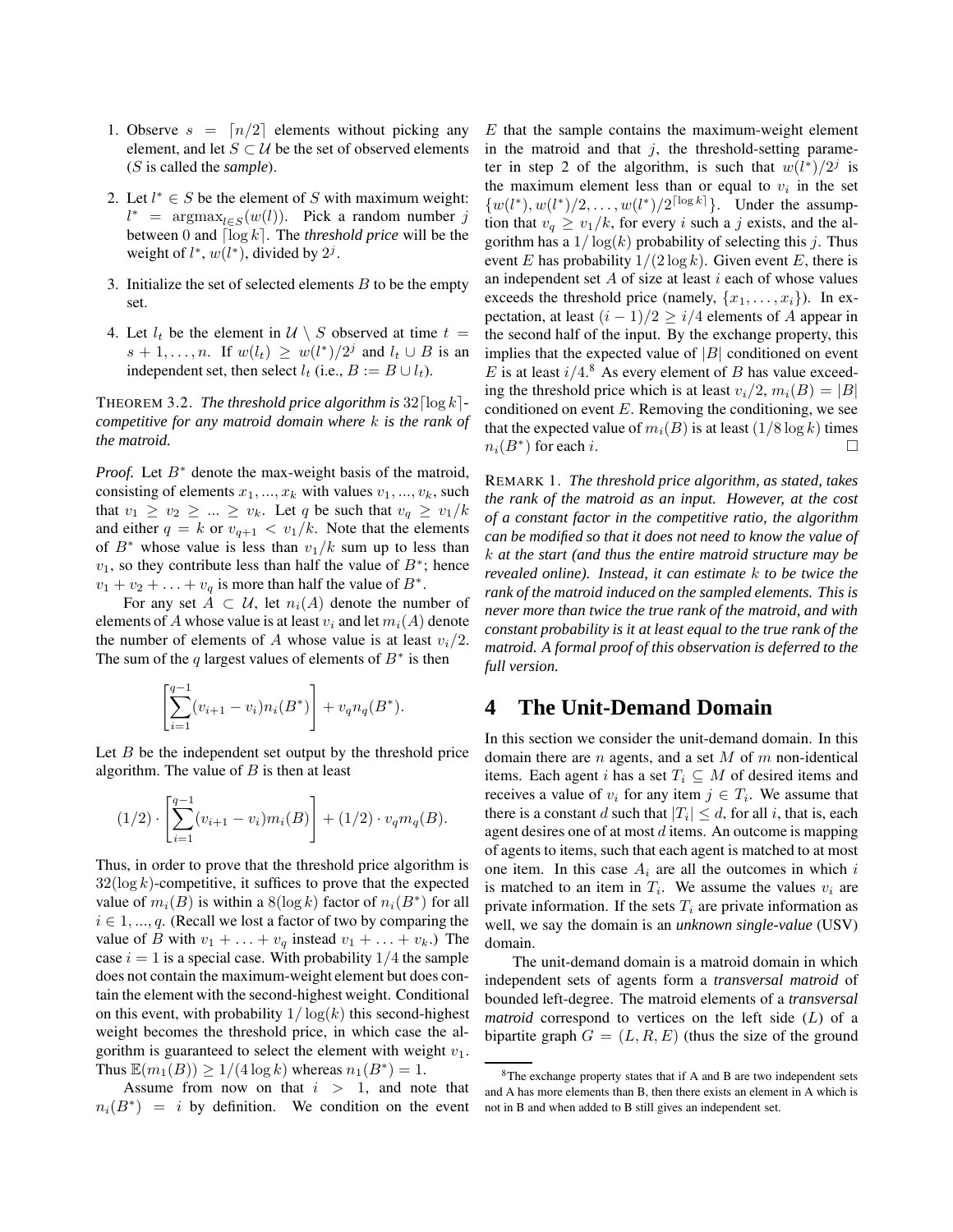set is  $|L| = n$ ). A set  $S \subseteq L$  is *independent* if there is a perfect matching of  $S$  to nodes in  $R$ . The unit-demand domain is a transversal matroid domain in which  $L$  is the set of agents,  $R$  is the set of items, and there is an edge from  $l \in L$  to  $r \in R$  if  $r \in T_l$ . The bound on the number of items an agent desires translates to a bound of  $d$  on the maximal degree of any node in  $L$ . The value of an agent  $l$  corresponds to the weight of the node  $l \in L$  and is denoted by  $w(l)$ .

We first present a 4d-approximation algorithm to the matroid secretary problem for transversal matroids with left-degree at most  $d$ ; we later show that this algorithm also creates a truthful online mechanism for the USV unitdemand domain. The algorithm is as follows.

#### **Price Sampling Algorithm:**

- Observe  $s = \lfloor n/2 \rfloor$  elements without picking any element, and let  $S \subset L$  be the set of observed elements (S is called the sample). For a right node  $r \in R$ , let  $l_s^*(r) \in S$  be the sampled left node with maximal weight that is a neighbor of r. Let the price of  $r \in R$  be  $w(l_s^*(r)).$
- At time  $t = s + 1, \ldots, n$  we observe element  $l \in L$ with weight  $w(l)$ . Let  $R^*(l)$  be the set of unmatched neighbors of l with price lower than  $w(l)$ . If  $R^*(l)$  is not empty, match  $l$  to the node with the lowest price in  $R^*(l)$ .

THEOREM 4.1. *For any transversal matroid with bounded left degree* d*, the above algorithm is a* 4d*-approximation.*

*Proof.* Let OPT be a maximum weight matching in the graph, with weight  $w(OPT) = \sum_{l \in OPT} w(l)$ . For a right node  $r \in R$ , let  $w(m(r))$  be the weight of the element that is matched to  $r$  in  $OPT$  (0 if no node is matched). Note that  $w(OPT) = \sum_{r \in R} w(m(r))$ . Additionally, for each right node  $r \in R$ , let  $\bar{h}(r)$  be the neighbor of r with maximal weight (w.l.o.g. r has neighbors). Let  $H = \{h(r)|r \in R\}$ and let  $w(H) = \sum_{l \in H} w(l)$ .

CLAIM 1.  $w(OPT) \leq d \cdot w(H)$ .

*Proof.*

$$
w(OPT) = \sum_{r \in R} w(m(r))
$$
  
\n
$$
\leq \sum_{r \in R} w(h(r))
$$
  
\n
$$
\leq d \cdot \sum_{l \in H} w(l)
$$
  
\n
$$
= d \cdot w(H)
$$

where  $\sum_{r \in R} w(h(r)) \leq d \cdot \sum_{l \in H} w(l)$  as each  $l \in H$ <br>appears at most d times in  $\sum_{r \in R} w(h(r))$ .

CLAIM 2.  $w(H) \leq 4 \cdot E[w(ALG)]$ *, where ALG denotes the set of elements selected by the price sampling algorithm.*

*Proof.* For each  $l \in H$  we prove that with probability at least  $1/4$ ,  $l$  is matched by ALG. This implies that the expected weight of ALG is  $E[w(ALG)] \ge \sum_{l \in H} 1/4 \cdot w(l) =$  $1/4 \cdot w(H)$ .

For  $l \in H$ , let  $r \in R$  be a right node with  $h(r) = l$  $(l$  is the highest weight neighbor of r). We show that with probability at least  $1/4$ ,  $l$  comes after the sample and the only element that can be matched to r is  $l = h(r)$ . If r has only one neighbor, this clearly holds (with probability  $1/2$ ,  $l$ comes after the sample). Otherwise, let  $s(r)$  be the neighbor of r with second to maximal weight.

Let A and B be the events that  $h(r)$  was not sampled and  $s(r)$  was sampled, respectively. Then  $Pr(A \wedge B)$  =  $Pr(B) \cdot Pr(A|B) = \frac{s}{n} \cdot \frac{n-s}{n-1} = \frac{\lceil n/2 \rceil}{n} \cdot \frac{n - \lceil n/2 \rceil}{n-1} > 1/4.$ Thus with probability at least  $1/4$ ,  $h(r)$  was not sampled and  $s(r)$  was sampled. This implies that with probability at least  $1/4$ ,  $l_s^*(r) = s(r)$  and when  $h(r)$  arrives after the sample, r is unmatched. This means that  $r \in R^*(h(r))$  and thus  $R^*(h(r))$  is not empty, therefore when  $l = h(r)$  arrives after the sample, it will be matched by the algorithm.  $\Box$ 

By the two claims we derive that  $w(OPT) \leq d$ .  $w(H) \le 4d \cdot E[w(ALG)]$  which concludes the proof of the theorem. theorem.

We next observe that the above algorithm creates a truthful mechanism for the unit demand matroid domain (even without the bounded degree assumption), in the USV case in which the set of desired items is private information.

THEOREM 4.2. *For any unit demand matroid domain with a bound of* d *on the number of items an agent desires, the above is a truthful mechanism for the USV model, and it achieves* 4d*-approximation to the social welfare.*

*Proof.* We need to show that the mechanism is truthful, both with respect to the value and with respect to the set of desired items. Clearly, any agent in the sample has no incentive to lie, as his utility is 0 for any declaration. An agent that is not in the sample is facing the following problem: given prices for each item, pick a desired item that has minimal price and is not taken yet, and pay its price. Clearly being truthful about this item will maximize the agent's utility (he answers a demand query).  $\Box$ 

Note that the mechanism need not solicit the value and desired items of agents not in the sample. Such agents can simply be presented with item prices and be allowed to pick the item which maximizes their utility.

# **5 Graphic Matroids**

In this section we consider *graphic matroids*. In a *graphic matroid*, a matroid element corresponds to an edge  $e \in E$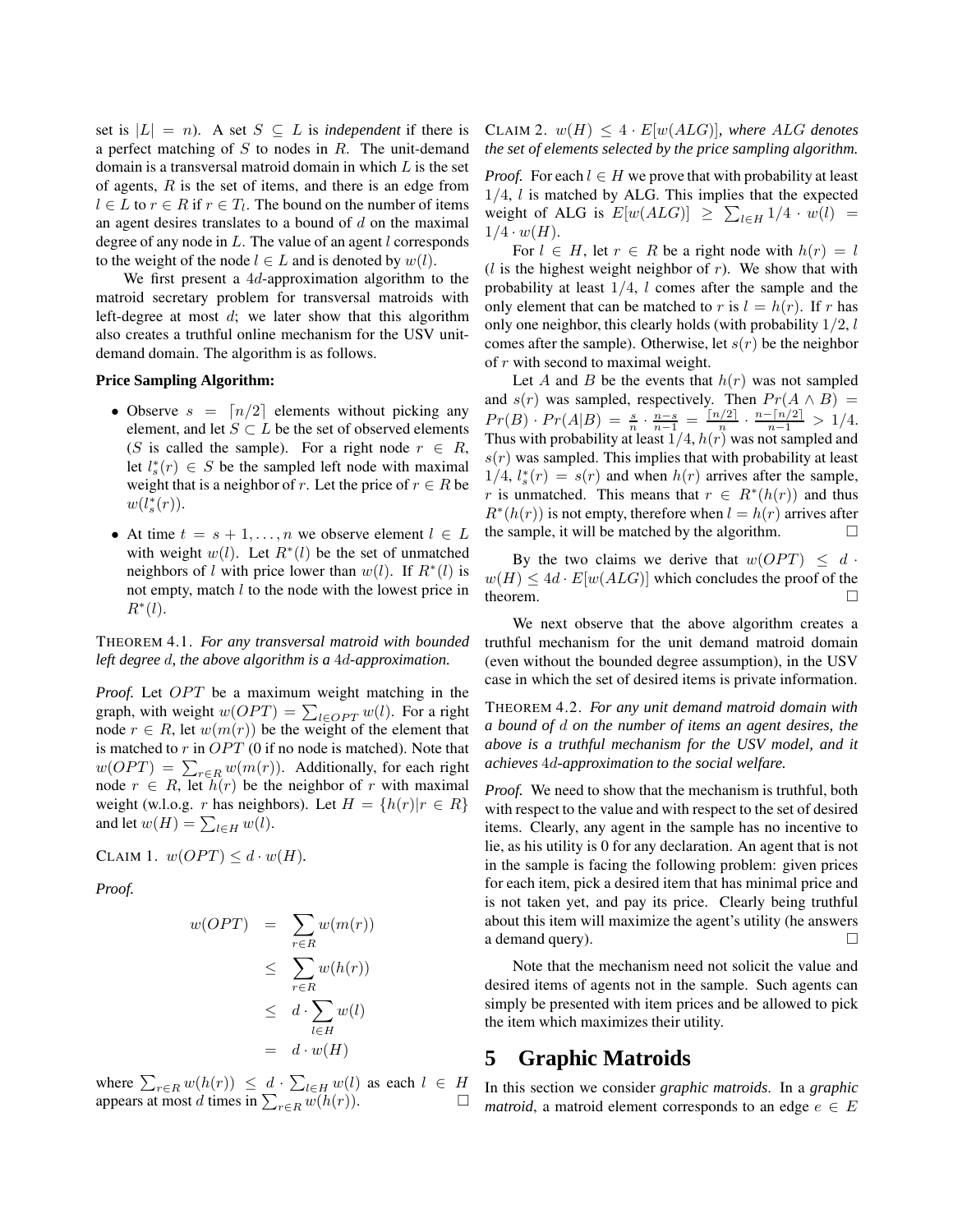of an undirected graph  $G(V, E)$ . A set of edges  $S \subseteq E$ is *independent* if it does not contain a cycle. We denote  $|E| = n$ .

We next present a 16-approximation algorithm for this family of matroids based on a modification of the algorithm for transversal matroids. Given a graph  $G = (V, E)$ , we create a bipartite graph  $G' = (L, R, E')$  by mapping each edge  $e = (v, u) \in E$ , to a left node which we denote by  $n_{vu} \in L$ . We map each node  $u \in V$ , to a right node  $u \in R$ . This creates a one-to-one mapping from edges and nodes in  $G$  to left nodes and right nodes in  $G'$ , respectively. For each node  $n_{uv} \in L$ , there are two edges  $(n_{vu}, v) \in E'$  and  $(n_{vu}, u) \in E'. G'$  is a bipartite graph with left degree 2.

Any tree  $T$  in  $G$  corresponds to a matching in the  $G'$ : each edge  $e = (v, u) \in T$  is matched to a node as follows. We pick a node  $r$  and look at the tree as rooted at  $r$ . Assume that for an edge  $e = (v, u) \in T$ , u is closer to r then  $v$ , then we match the edge to  $v$ . On the other hand, note that a matching in  $G'$  might correspond to a cycle in G: given a triangle, fix an orientation and match each edge to its left node. This implies that if we ran the algorithm for the transversal matroids on  $G'$ , we might get a matching in  $G'$ that corresponds to cycle in G.

To overcome this problem we modify the algorithm for transversal matroids as follows: if an edge  $(v, u) \in E$ , that corresponds to a left node  $n_{vu} \in L$  will close a cycle in G (when added to the already matched edges in G), it cannot be matched (even if it beats the price of one of its endpoints).

THEOREM 5.1. *For any graphic matroid the algorithm is a* 16*-approximation. Moreover, the algorithm with the defined payments creates a truthful mechanism.*

The proof is analogous to the proof for unit-demand domains in Section 4, except that there is an additional step required to bound the amount of value lost due to disallowing cycles. The details are deferred to the full version.

# **6 Truncations of matroids**

Truncation is an operation which decreases the rank of a matroid by throwing away all independent sets whose cardinality exceeds a specified limit. In a matroid domain, this corresponds to a sort of *limited-supply* assumption: we modify the outcome set by eliminating all outcomes which satisfy more than a specified number of agents. A motivating example is a *truncated partition matroid*, i.e. the matroid whose ground set is a set U partitioned into subsets  $U_1, \ldots, U_k$  and whose independent sets are all the subsets which have at most  $r$  elements and intersect each piece of the partition in at most one element. Truncated partition matroids correspond to the following natural selection problem: a department has the opportunity to hire up to  $r$  new faculty members, subject to the constraint that no two new hires should belong to the same subfield.

DEFINITION 1. Let  $\mathfrak{M} = (\mathcal{U}, \mathcal{I})$  *be a matroid of rank k, and let* r *be a number less than or equal to* k*. The truncation*  $\tau_r(\mathfrak{M}) = (\mathcal{U}, \tau_r(\mathcal{I}))$  *is the matroid whose collection of independent sets consists of all sets in* I *with at most* r *elements. If*  $\mathbb{D}$  *is a matroid domain with outcome set*  $\Omega$ *, then*  $\tau_r(\mathbb{D})$  *is the domain obtained by deleting all outcomes*  $\omega \in \Omega$ *which satisfy more than* r *agents.*

The following theorem provides a general reduction from the secretary problem for a matroid  $\mathfrak{M}$  to the secretary problem for any truncation of M, at the cost of a constant factor in the competitive ratio. Since we know, for example, that partition matroids have an  $e$ -competitive algorithm (run an independent copy of the original secretary algorithm on each piece of the partition) this implies in particular that truncated partition matroids have a constant-competitive algorithm.

THEOREM 6.1. Let  $\mathfrak{M} = (\mathcal{U}, \mathcal{I})$  *be a matroid. If* ALG *is a* c*-competitive algorithm for the* M*-secretary problem, then there is another algorithm*  $\tau_r$ (ALG) *for the*  $\tau_r(\mathfrak{M})$ *-secretary problem whose competitive ratio is at most* max(13c, 400). *If* D *is a matroid domain and there is a truthful mechanism for* D *with approximation ratio* c *and allocation rule* ALG*, then there is a truthful mechanism for*  $\tau_r(\mathbb{D})$  *with approximation ratio at most* max(13c, 400) *and with alloction rule*  $\tau_r$ (ALG).

*Proof.* Without loss of generality, we may assume that ALG never selects an element whose value is 0. (Otherwise we may modify ALG, without changing its competitive ratio, by throwing away elements with zero value.) We will prove the theorem by reducing the  $\tau_r(\mathfrak{M})$ -secretary problem to the M-secretary problem using Karger's matroid sampling theorem [10]. This reduction will be achieved using an online procedure for mapping any input instance to a modified instance in which each element's value is either unchanged or reduced to 0. With constant probability, the modified input instance will satisfy three properties:

- 1. The value of its maximum-weight basis is at least a constant fraction of the value of the original maximumweight basis of  $\tau_r(\mathfrak{M})$ .
- 2. The number of elements with nonzero modified value is at most r.
- 3. Conditional on the modified values of all elements, the order in which they appear in the modified input instance is random.

The second property (along with our assumption that ALG never selects an element of value 0) ensures that the set of elements selected by ALG will be independent in  $\tau_r(\mathfrak{M})$ . The first and third properties (along with our assumption that ALG is c-competitive) ensure that the expected value of the elements in this set is a constant fraction of the value of the maximum-weight basis of  $\tau_r(\mathfrak{M})$ .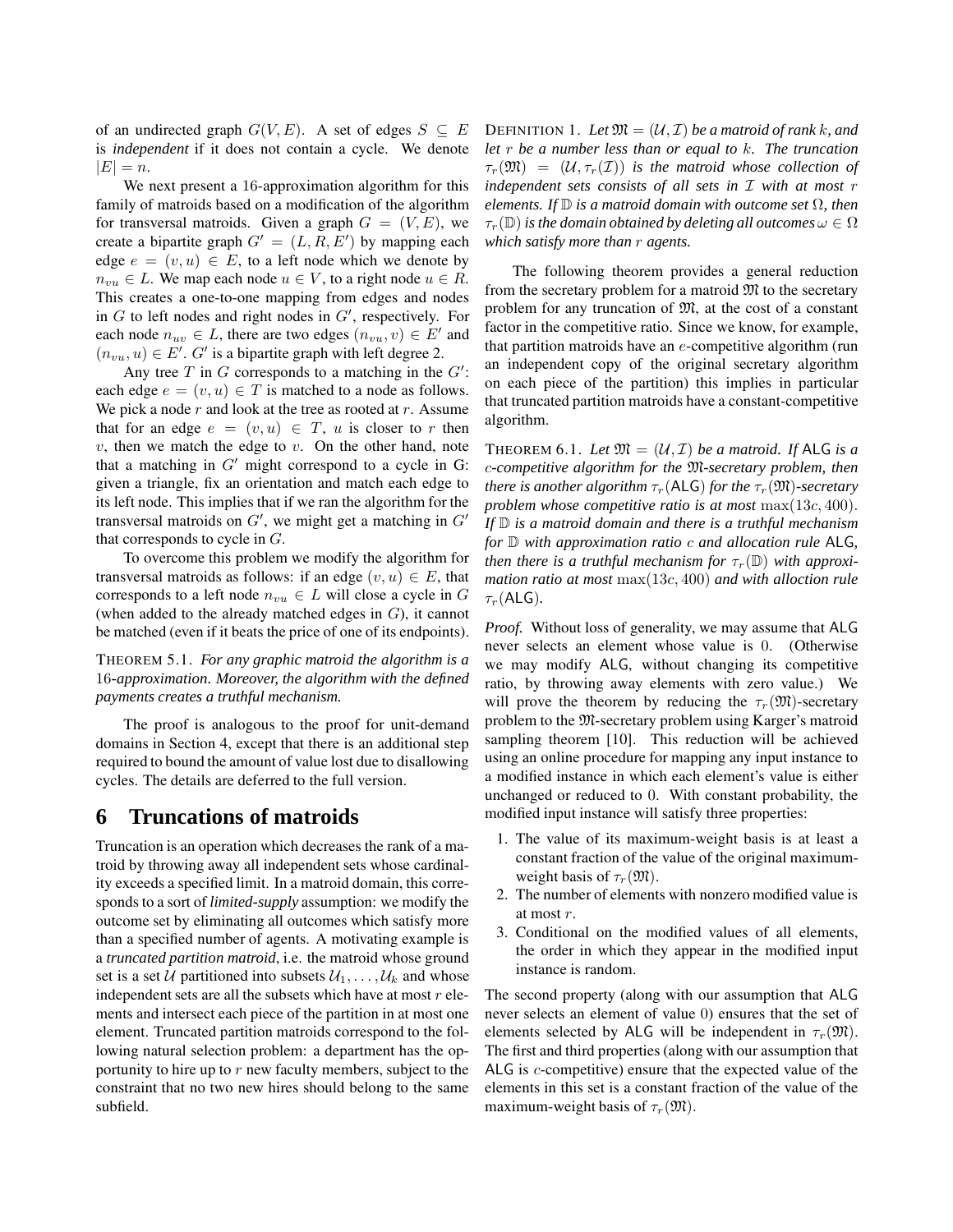We begin by recalling the following pair of definitions from [10].

DEFINITION 2. *If* T *is an independent set in a matroid* M*, and* x *is any element of the ground set of* M*, we say* x improves T *if* x *belongs to the maximum-weight independent subset of*  $T \cup \{x\}$ .

DEFINITION 3. If X is a set and  $p \in [0,1]$ , then  $X(p)$ *denotes the random subset of* X *obtained by sampling each element independently with probability* p*.*

The following theorem is proved by Karger in [10]:

<sup>T</sup>HEOREM 6.2. *Let* <sup>M</sup> *be <sup>a</sup> matroid with ground set* <sup>U</sup> *in which each element has been assigned a real-valued weight. If*  $p > 0$  *and*  $T$  *is a maximum-weight independent subset of*  $U(p)$  *then for any number*  $\varepsilon > 0$ *, the probability that more than*  $(1 + \varepsilon)r/p$  *elements improve* T *is at most*  $\exp(-\varepsilon^2 r/2(1+\varepsilon))$ .

Finally, we shall need the following form of the Chernoff bound, which can be found in [14].

THEOREM 6.3. Let  $X_1, X_2, \ldots, X_m$  be independent *Bernoulli random variables.* Then for  $X = \sum_{i=1}^{m} X_i$ ,  $\mu = E[X]$ *, and*  $0 < \varepsilon \leq 1$ *,* 

$$
\Pr[X < (1 - \varepsilon)\mu] < \exp(-\mu \varepsilon^2/2).
$$

Let  $u$  be a sample from the binomial distribution  $B(n, 3/4)$ . The subset  $U \subseteq U$  consisting of the first u elements observed in the input has the same distribution as the random subset  $U(3/4)$ . (Both subsets have cardinality distributed as  $B(n, 3/4)$ , and both of them are uniformlydistributed conditional on their cardinality.) Let  $B$  be the maximum-weight independent subset of U in  $\tau_r(\mathfrak{M})$ , and let A denote the set of all elements of  $U \setminus B$  that improve B in  $\tau_r(\mathfrak{M})$ . Define the modified value of an element  $x \in \mathcal{U}$  to be:

$$
\hat{w}(x) = \begin{cases} w(x) & \text{if } x \in A \\ 0 & \text{otherwise} \end{cases}.
$$

Let  $OPT_r(\mathfrak{M})$  denote the maximum-weight basis of  $\tau_r(\mathfrak{M})$ . The elements of OPT<sub>r</sub> $(\mathfrak{M})$  improve all independent sets [10]; this fact is an easy consequence of the matroid axioms. Consequently OPT<sub>r</sub> $(\mathfrak{M}) \subseteq A \cup B$ , and the elements of OPT<sub>r</sub> $(\mathfrak{M})$  are randomly assigned to either A or B, independently, with probabilities  $1/4$  and  $3/4$ , respectively. This implies the following:

- 1. The probability that  $|A \cap \text{OPT}_r| \leq r/6$  is at most  $\exp(-r/72)$ . (By Theorem 6.3 with  $\mu = \frac{r}{4}, \varepsilon = \frac{1}{3}$ .)
- 2. The probability that  $|B \cap \text{OPT}_r| \leq r/2$  is at most  $\exp(-r/24)$ . (By Theorem 6.3 with  $\mu = \frac{3r}{4}, \varepsilon = \frac{1}{3}$ .)
- 3. The probability that  $|A \cup B| > 3r/2$  is at most  $\exp(-r/144)$ . (By Theorem 6.2 with  $\varepsilon = \frac{1}{8}$ .)

Assume  $r > 144$  — otherwise we can simply run Dynkin's secretary algorithm to select the maximum-weight element of U with probability at least  $1/e$ , and this algorithm will have a competitive ratio of at most 144e, which is less than 400. Given that  $r > 144$ , it means that the probability that any of the events (1)-(3) occur is at most  $\exp(-2)$  +  $\exp(-6) + \exp(-1) < 0.51$ . Let *E* denote the event that none of (1)-(3) occur. Note that  $\mathcal E$  implies  $|B| \ge r/2$ and  $|A \cup B| \leq 3r/2$ , hence  $|A| \leq r$ . For any integer a, conditional on the event  $|A \cap \text{OPT}_r| = a$ , the set  $|A \cap \text{OPT}_r|$ is uniformly distributed over all a-element subsets of  $OPT_r$ and therefore  $\mathbb{E}(w(A \cap \text{OPT}_r) | a) = (a/r)w(\text{OPT}_r)$ . Hence the expected value of the set  $A \cap \text{OPT}_r$ , conditional on  $\mathcal{E}$ , is at least  $w(\text{OPT}_r)/6$ .

Suppose that the elements of  $\mathfrak{M}$  are presented to ALG with their modified values  $\hat{w}(x)$ , in random order. Let T denote the set of elements selected by  $ALG$  and let  $R$  denote the maximum-weight independent subset of A. (Note that both of these sets consist of elements whose modified value is equal to their original value, so  $w(T) = \hat{w}(T)$ and  $w(R) = \hat{w}(R)$ .) Since ALG is c-competitive, we have  $\mathbb{E}(w(T) | A) \geq w(R)/c$ . We also have  $\mathbb{E}(w(R) | \mathcal{E}) \geq$  $\mathbb{E}(w(A \cap \text{OPT}_r) | \mathcal{E}) \geq w(\text{OPT}_r)/6$ . Also,  $\mathcal E$  has probability at least 0.49, and conditional on  $\mathcal{E}$ , ALG selects at most  $r$  elements. Combining these observations, we find that the expected combined value of the first  $r$  elements selected by ALG is at least  $\left(\frac{0.49}{6c}\right) w(OPT_r)$ , which is at least  $w(\mathsf{OPT}_r)/13c$ .

It remains to show that there is an online algorithm (the *simulation algorithm*) which can observe the elements of M (with their original values) in random order, and can present these elements to ALG with their modified values, also in random order, subject to the constraint that every element x with  $\hat{w}(x) > 0$  is presented to ALG before the simulation algorithm observes any of the elements of  $\mathfrak M$ following  $x$ . (This timing constraint is necessary because if ALG decides to select an element, we want to be able to select it before observing any of the subsequent elements in the input.) We accomplish this simulation using a random shuffling trick. Let  $z_1, z_2, \ldots, z_n$  denote a sequence of independent Bernoulli random variables, each with expected value 3/4. Let u denote the number of i such that  $z_i = 1$ . The simulation algorithm observes the first  $u$  elements of the input without selecting anything, and it places these elements into a set  $U$ . It also computes  $B$ , the maximumweight independent subset of U in  $\tau_r(\mathfrak{M})$ . Now it presents a sequence of elements  $x_t$  (for  $t = 1, 2, \ldots, n$ ) to ALG as follows: if  $z_t = 1$  then it samples  $x_t$  uniformly at random from  $U$ , deletes this element from  $U$ , and presents it to ALG with value  $\hat{w}(x_t) = 0$ . If  $z_t = 0$  it observes the next element  $x$  in its own input sequence, computes whether this element improves B in  $\tau_r(\mathfrak{M})$ , and presents x to ALG with value  $\hat{w}(x) = w(x)$  if x improves B,  $\hat{w}(x) = 0$  otherwise. It is an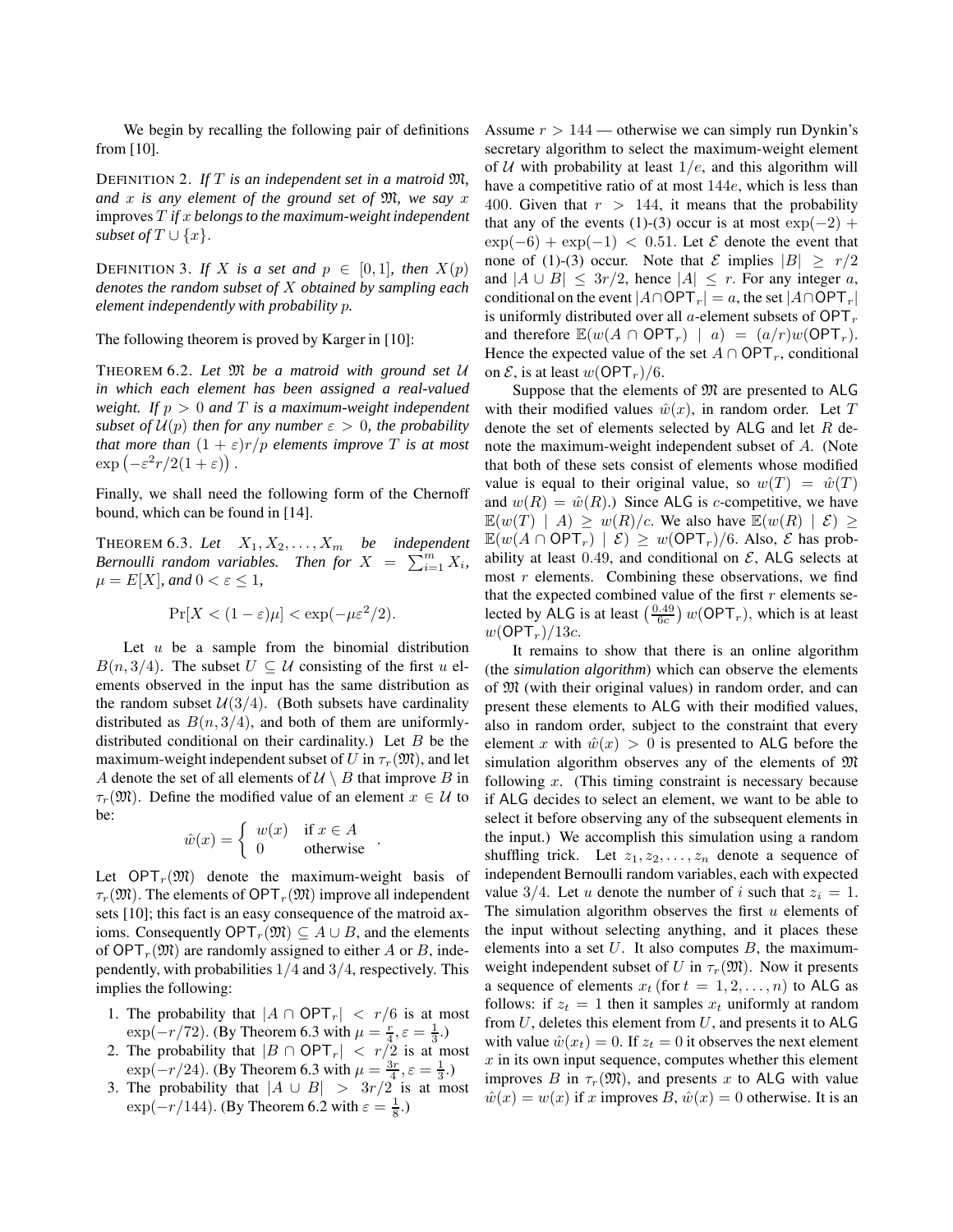exercise to show that the modified values  $\hat{w}(\cdot)$  defined in this paragraph are identical with those defined earlier, and that conditional on the modified value function  $\hat{w}$ , the elements of M are presented to ALG in a random order.

If  $M$  is a truthful mechanism for domain  $\mathbb{D}$ , with allocation rule ALG, then ALG must be monotone (an agent cannot go from winning to losing by increasing her bid). The reduction from  $\tau_r$ (ALG) to ALG preserves monotonicity, so  $\tau_r(A\mathsf{LG})$  will also be monotone. Then we can design a truthful mechanism  $\tau_r(M)$  using allocation rule  $\tau_r(\mathsf{ALG});$ the price charged to agent  $i$  is 0 if the outcome does not satisfy  $i$ , otherwise it is the minimum value that  $i$  would have to bid in order to get a satifying outcome.

 $\Box$ 

#### **References**

- [1] Moshe Babaioff, Ron Lavi, and Elan Pavlov. Mechanism design for single-value domains. In *Proceedings of the 20th National Conference on Artificial Intelligence (AAAI 2005)*, pages 241–247, 2005.
- [2] Moshe Babaioff and William E. Walsh. Incentive-compatible, budget-balanced, yet highly efficient auctions for supply chain formation. *Decision Support Systems*, 39(1):123–149, 2005.
- [3] Maria-Florina Balcan, Avrim Blum, Jason D. Hartline, and Yishay Mansour. Mechanism design via machine learning. In *Proceedings of the 46th Annual IEEE Symposium on Foundations of Computer Science (FOCS 2005)*, pages 605– 614, 2005.
- [4] E. B. Dynkin. The optimum choice of the instant for stopping a markov process. *Sov. Math. Dokl.*, 4, 1963.
- [5] Uriel Feige, Abraham Flaxman, Jason D. Hartline, and Robert D. Kleinberg. On the competitive ratio of the random sampling auction. In *WINE*, pages 878–886, 2005.
- [6] Amos Fiat, Andrew V. Goldberg, Jason D. Hartline, and Anna R. Karlin. Competitive generalized auctions. In *STOC*, pages 72–81, 2002.
- [7] P.R. Freeman. The secretary problem and its extensions: a review. *Internat. Statist. Rev.*, 51(2):189–206, 1983.
- [8] Mohammad Taghi Hajiaghayi, Robert Kleinberg, and David C. Parkes. Adaptive limited-supply online auctions. In *Proc. 5th ACM conference on Electronic commerce*, pages 71–80. ACM Press, 2004.
- [9] Jason D. Hartline and Robert McGrew. From optimal limited to unlimited supply auctions. In *ACM Conference on Electronic Commerce*, pages 175–182, 2005.
- [10] David Karger. Random sampling and greedy sparsification for matroid optimization problems. *Mathematical Programming*, 82:41–81, 1998.
- [11] R. Kleinberg. A multiple-choice secretary problem with applications to online auctions. In *Proc. 16th ACM-SIAM Symposium on Discrete Algorithms (SODA 2005)*, pages 630– 631, 2005.
- [12] Ron Lavi and Noam Nisan. Online ascending auctions for gradually expiring items. In *SODA*, pages 1146–1155, 2005.
- [13] Daniel J. Lehmann, Liadan O'Callaghan, and Yoav Shoham. Truth revelation in approximately efficient combinatorial auctions. *J. ACM*, 49(5):577–602, 2002.
- [14] Rajeev Motwani and Prabhakar Raghavan. *Randomized Algorithms*. Cambridge University Press, 1995.
- [15] Ahuva Mu'alem and Noam Nisan. Truthful approximation mechanisms for restricted combinatorial auctions. In *AAAI/IAAI*, pages 379–384, 2002.

### **A Some counterexamples**

As evidence that Question 1 is non-trivial, we show two natural generalizations of the secretary algorithm can not be constant-competitive for general matroids.

#### **A.1 Single-threshold algorithms**

A single-threshold algorithm is any algorithm which has the following format. It observes the input without making any selections until it reaches a stopping time  $\tau$ <sup>9</sup>. At time  $\tau$ it computes a threshold value  $v$  which may depend on the portion of the input observed thus far. After time  $\tau$  it selects every element x such that the value of x is at least v, and x is independent of the elements previously selected.

Let m be a large positive integer. Let  $\mathfrak{M} = (\mathcal{U}, \mathcal{I})$  be a partition matroid consisting of  $n$  elements partitioned into  $k = \lfloor n/C \rfloor$  subsets  $S_1, S_2, \ldots, S_k$ , each having size C or  $C - 1$ . A set  $A \subseteq U$  belongs to  $\mathcal{I}$  if  $|A \cap S_i| \leq 1$  for all i. Assign values to the elements of  $U$  as follows. In  $S_i$  there is a single element (the *good element*) of value 1/i and all other elements (the *bad elements*) have value 1/Ci. The value of the maximum-weight basis of  $\mathfrak{M}$  is  $H_k = \Omega(\ln(n/C)).$ 

Suppose we are given a single-threshold algorithm, and we run this algorithm on the input specified in the preceding paragraph. Let  $\mathcal{E}(v)$  denote the event that the algorithm sets threshold value  $v$ . We will show that the expected value of the set selected by the algorithm, conditioned on event  $\mathcal{E}(v)$ , is at most  $\left(\frac{2}{\sqrt{v}}\right)$  $\frac{2}{\overline{C}} + \frac{1}{C} H_k + \ln C + 1$ . First, the combined value of the bad elements selected by the algorithm is at most  $\frac{1}{C}H_k$ . Second, call a good element *safe* if its value is between  $v$  and  $Cv$ ; otherwise call the good element *unsafe*. The combined value of the safe elements is at most  $\sum_{1/v \leq i \leq 1/Cv} 1/i \leq 1 + \ln(\frac{1/v}{1/Cv}) = \ln C + 1.$ 

Finally we must bound the expected value of the good unsafe elements selected by the algorithm. Let  $S_i$  be any piece of the partition whose good element,  $x_i$ , is unsafe. Let Figure of the partition whose good cleaner,  $x_i$ , is ansately located by  $C_i^1$  be the event that  $x_i$  is among the final  $\lfloor \sqrt{C} \rfloor$  elements of  $S_i$  in the random ordering of the input. Note that  $Pr(\mathcal{E}_i^1) \le$ √ 1  $\frac{1}{C}$ . If  $\mathcal{E}_i^1$  does not occur, then either there are fewer than  $\sqrt{\frac{C}{C}}$  elements of  $S_i$  which remain unobserved at time  $\tau$ — in which case the algorithm has already failed to select  $x_i$  — or there are at least  $\sqrt{C}$  elements of  $S_i$  which are

<sup>&</sup>lt;sup>9</sup>Note we allow the possibility that the algorithm uses information about the elements observed up to time  $\tau$  in deciding whether it has reached  $\tau$ .